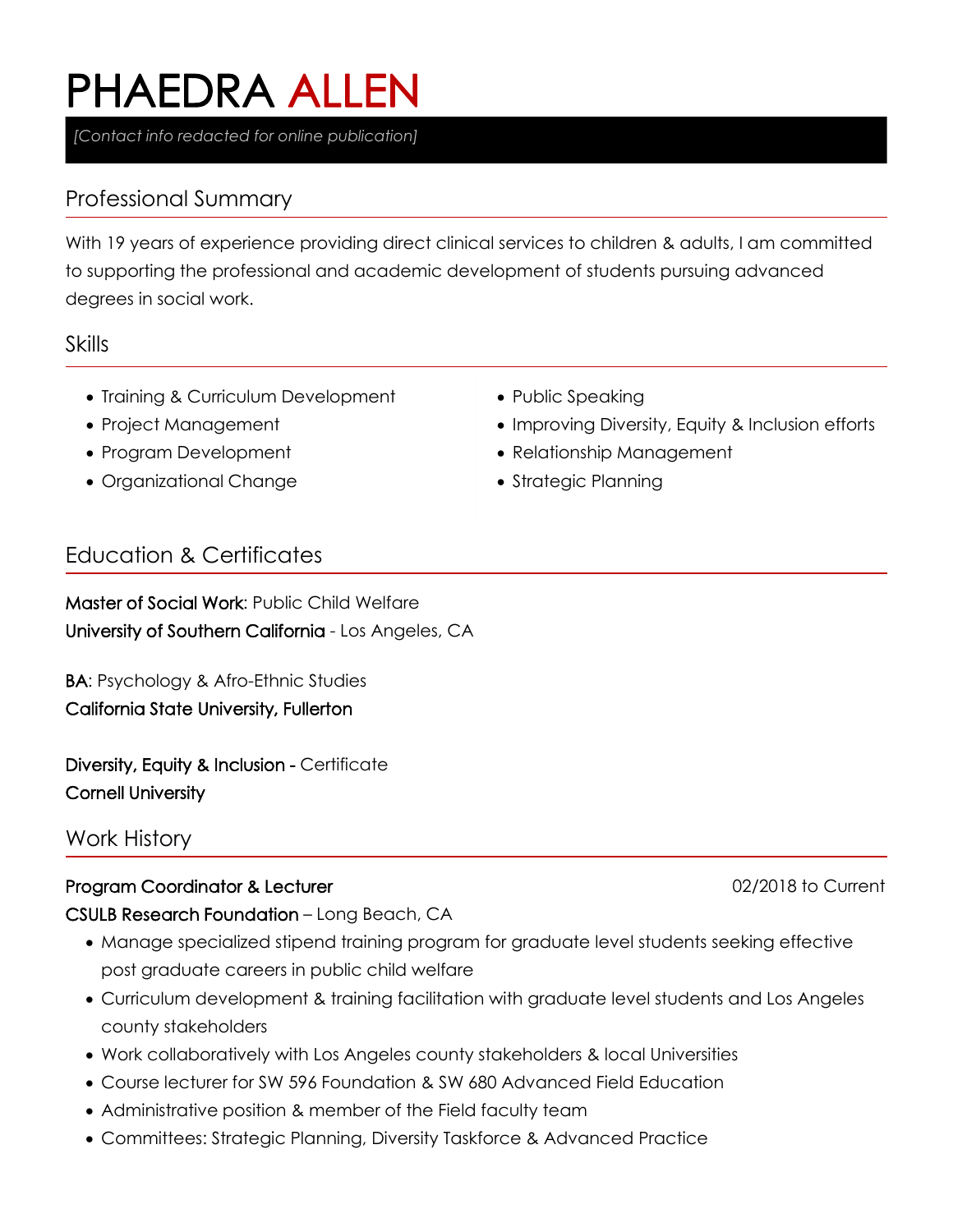#### **Program Manager 2018** 2021 2018 2022 2018

#### Centinela Youth Services– Inglewood, CA

- Develop & implement innovative programs to improve youth outcomes and program effectiveness.
- Create systems & policies to improve program efficiency and quality compliance to stakeholders.
- Over site of 5 programs which expanded into San Fernando Valley and the Compton & Inglewood Unified School Districts.
- Development and oversight of MSW & BSW internship program which served as USC designated training institute.

### Children's Social Worker III 07/2008 to 06/2014

#### Dept. of Children & Family Services – Los Angeles, CA

- Perform a variety of social casework in relation to child welfare, programming and adoption services.
- Perform detailed social studies of families including recommendations to court.
- Investigate allegations of abuse.
- Served as a Field Instructor to Master level interns.

## **Affiliations**

National Association of Social Worker (NASW) African American Cultural Center of Long Beach (AACCLB) - Executive Board of Directors CSULB Black Faculty & Staff Association (BFAS) Child Welfare League of America (CWLA)

## Courses, Presentations & Projects

## SW 596A/B: Foundation Field Education I and II- California State University, Long Beach, 2018present

Seminar experience utilizes group process to develop basic skills with individuals, families, groups, and communities. Integrative seminar utilizes group process to support practice competencies, professional development, self-awareness, ethics, and problem solving in <sup>a</sup> multicultural context.

SW 680: Advanced Field Education I and II - California State University, Long Beach, 2018-present Seminar experience utilizes group process to develop advanced competencies. Emphasis is placed on case presentation, demonstration and evaluation of practice skills, supervision use, cultural responsiveness, and professional ethics.

"Applying a Restorative Justice Lens to Public Child Welfare" - CalSWEC Conference, 2017 Applying the principles of restorative justice to child welfare practice for better outcomes.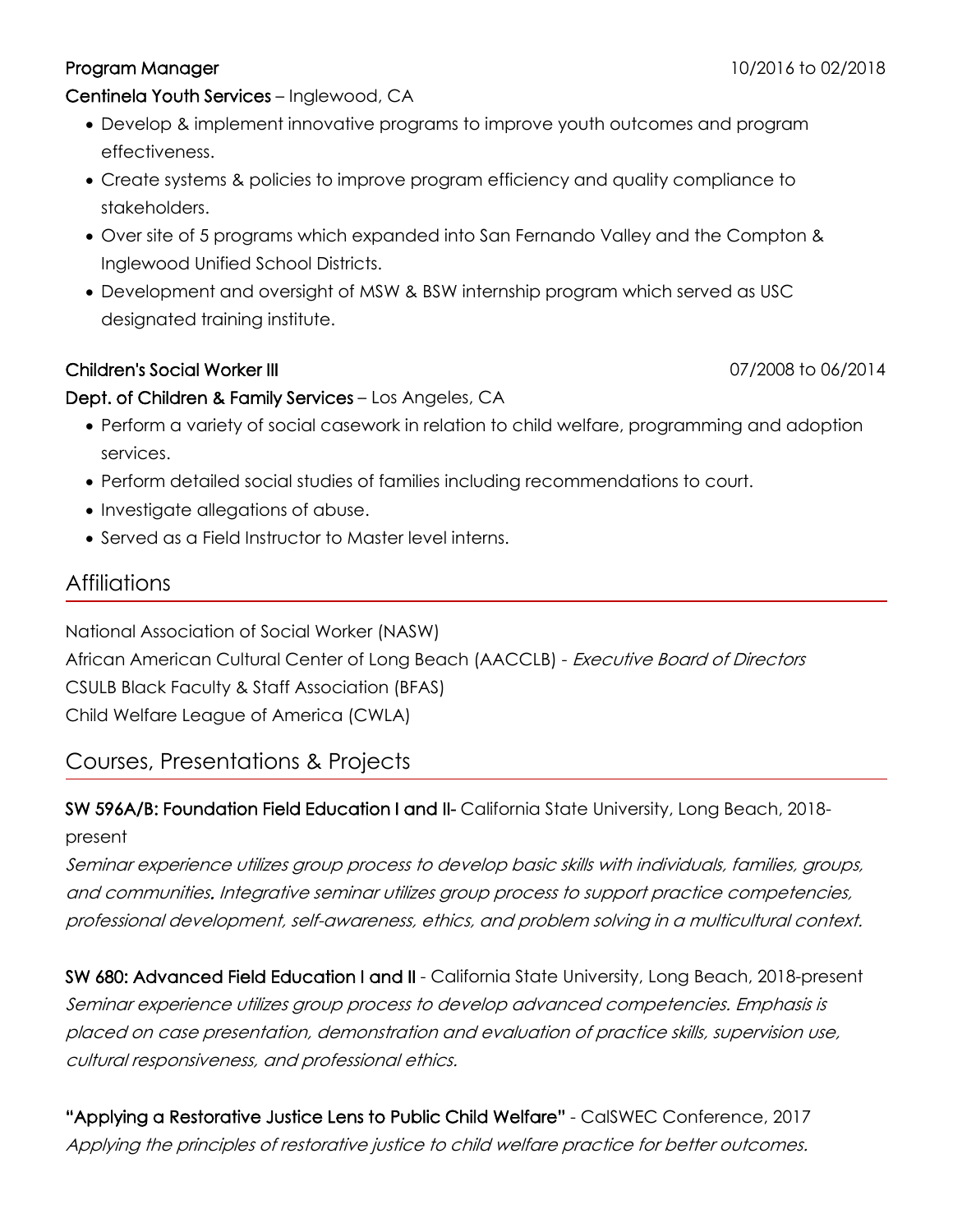## DCFS Field Instructor Enhancement Training, 2018 Session I: Exploring & Integrating Strategies for for Field Instructions Session II: Dealing with Implicit Bias & Cultural Humility

Training instructors how to engage MSW interns in learning about implicit bias & cultural humility. Curriculum adopted by Los Angeles County's Department of Children & Family Services for continued use as an annual training.

Public Child Welfare Competencies - California State University, Long Beach, 2018 - present Review of student Learning Agreements & explanation of the 9 core competencies in respects to public child welfare

Public Child Welfare Orientation - California State University, Long Beach, 2018 - present Orienting stipend public child welfare MSW students to the public child welfare industry.

Session I: Introduction to Implicit Bias & Disparities - California State University, Long Beach, 2018 Introducing students to implicit bias & disparities, and its impact on the public child welfare system.

Session II: Implicit Bias & our Professional Responsibility - California State University, Long Beach, 2019 Deeper dive into implicit bias, its impact and our professional responsibility.

"Bias & Cultural Humility" - The Raise Foundation, 2019 Understanding Bias, its impact and our professional responsibility.

"Black to School" - African American Cultural Center of Long Beach, 2020 Community forum engaging psychotherapist, educators, parent advocates in a discussion on ways to best support students preparing to resume school in 2020, in the midst of social injustice, social distancing and virtual learning.

"Getting to Know DCFS" - Azusa Pacific University, 2020 Intimate introduction to LA County's Department of Children & Family Services.

"Teaching Students about Systemic Racism" - Azusa Pacific University, 2020 Engaged University faculty in <sup>a</sup> training on facilitating classroom discussions about race and systemic racism.

Black Lives Matter Town Hall Discussion series - CSULB School of Social Work, 2020 Oversight of <sup>a</sup> 3-day virtual Town hall discussion about the murder of George Floyd & the Black Lives Matter movement. Approximately 300 students in attendance.